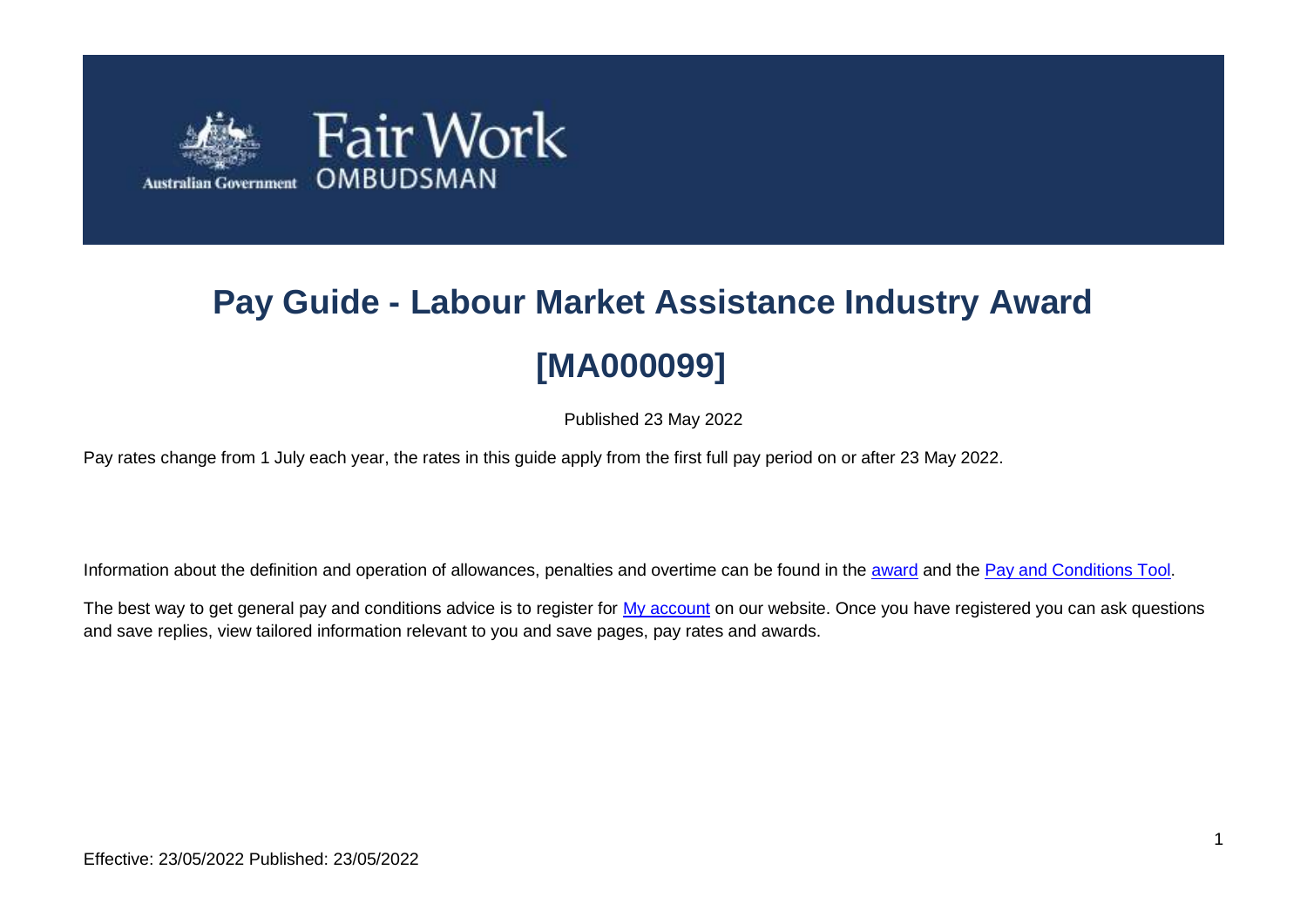# **Rates of pay**

## **Adult**

# **Full-time & part-time**

## **Table 1 of 2**

| <b>Classification</b>                 | <b>Weekly pay</b> | Hourly pay | <b>Evening -</b>                    | Late night -                          | <b>Saturday</b> | <b>Sunday</b> |
|---------------------------------------|-------------------|------------|-------------------------------------|---------------------------------------|-----------------|---------------|
|                                       | rate              | rate       | <b>Monday to</b><br>Friday - 8pm to | <b>Monday to</b><br>Friday - midnight |                 |               |
|                                       |                   |            | midnight                            | to 6am                                |                 |               |
| Administrative assistant pay point 1  | \$874.90          | \$23.02    | \$27.62                             | \$31.08                               | \$40.29         | \$46.04       |
| Administrative assistant pay point 2  | \$889.70          | \$23.41    | \$28.09                             | \$31.60                               | \$40.97         | \$46.82       |
| Administrative assistant pay point 3  | \$921.80          | \$24.26    | \$29.11                             | \$32.75                               | \$42.46         | \$48.52       |
| Administrative assistant pay point 4  | \$951.10          | \$25.03    | \$30.04                             | \$33.79                               | \$43.80         | \$50.06       |
| Administrative officer pay point 1    | \$1,007.30        | \$26.51    | \$31.81                             | \$35.79                               | \$46.39         | \$53.02       |
| Administrative officer pay point 2    | \$1,029.90        | \$27.10    | \$32.52                             | \$36.59                               | \$47.43         | \$54.20       |
| Administrative officer pay point 3    | \$1,052.10        | \$27.69    | \$33.23                             | \$37.38                               | \$48.46         | \$55.38       |
| Administrative officer pay point 4    | \$1,081.30        | \$28.46    | \$34.15                             | \$38.42                               | \$49.81         | \$56.92       |
| Employment services officer grade 1 - | \$977.90          | \$25.73    | \$30.88                             | \$34.74                               | \$45.03         | \$51.46       |
| pay point 1                           |                   |            |                                     |                                       |                 |               |
| Employment services officer grade 1 - | \$1,007.30        | \$26.51    | \$31.81                             | \$35.79                               | \$46.39         | \$53.02       |
| pay point 2                           |                   |            |                                     |                                       |                 |               |
| Employment services officer grade 1 - | \$1,029.90        | \$27.10    | \$32.52                             | \$36.59                               | \$47.43         | \$54.20       |
| pay point 3                           |                   |            |                                     |                                       |                 |               |
| Employment services officer grade 2 - | \$1,052.10        | \$27.69    | \$33.23                             | \$37.38                               | \$48.46         | \$55.38       |
| pay point 1                           |                   |            |                                     |                                       |                 |               |
| Employment services officer grade 2 - | \$1,081.30        | \$28.46    | \$34.15                             | \$38.42                               | \$49.81         | \$56.92       |
| pay point 2                           |                   |            |                                     |                                       |                 |               |
| Employment services officer grade 2 - | \$1,110.70        | \$29.23    | \$35.08                             | \$39.46                               | \$51.15         | \$58.46       |
| pay point 3                           |                   |            |                                     |                                       |                 |               |
| Employment services officer grade 2 - | \$1,140.00        | \$30.00    | \$36.00                             | \$40.50                               | \$52.50         | \$60.00       |
| pay point 4                           |                   |            |                                     |                                       |                 |               |
| Employment services officer grade 2 - | \$1,166.80        | \$30.71    | \$36.85                             | \$41.46                               | \$53.74         | \$61.42       |
| pay point 5                           |                   |            |                                     |                                       |                 |               |
| Employment services co-ordinator -    | \$1,166.80        | \$30.71    | \$36.85                             | \$41.46                               | \$53.74         | \$61.42       |
| pay point 1                           |                   |            |                                     |                                       |                 |               |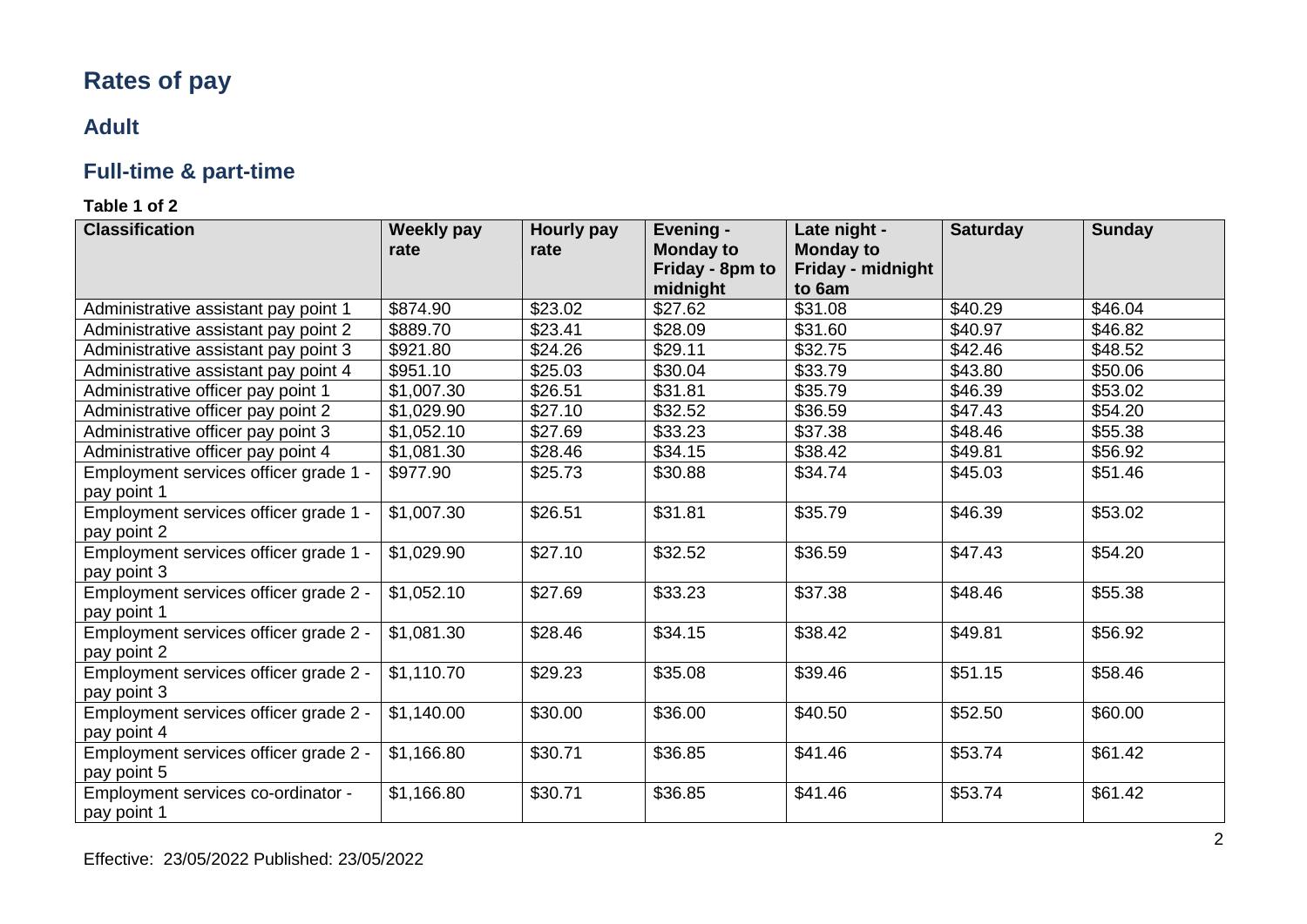| <b>Classification</b>                             | <b>Weekly pay</b><br>rate | Hourly pay<br>rate | Evening -<br><b>Monday to</b><br>Friday - 8pm to<br>midnight | Late night -<br><b>Monday to</b><br>Friday - midnight<br>to 6am | <b>Saturday</b> | <b>Sunday</b> |
|---------------------------------------------------|---------------------------|--------------------|--------------------------------------------------------------|-----------------------------------------------------------------|-----------------|---------------|
| Employment services co-ordinator -<br>pay point 2 | \$1,196.30                | \$31.48            | \$37.78                                                      | \$42.50                                                         | \$55.09         | \$62.96       |
| Employment services co-ordinator -<br>pay point 3 | \$1,223.10                | \$32.19            | \$38.63                                                      | \$43.46                                                         | \$56.33         | \$64.38       |
| Employment services co-ordinator -<br>pay point 4 | \$1,252.40                | \$32.96            | \$39.55                                                      | \$44.50                                                         | \$57.68         | \$65.92       |
| Manager grade 1 - pay point 1                     | \$1,166.80                | \$30.71            | \$36.85                                                      | \$41.46                                                         | \$53.74         | \$61.42       |
| Manager grade 1 - pay point 2                     | \$1,196.30                | \$31.48            | \$37.78                                                      | \$42.50                                                         | \$55.09         | \$62.96       |
| Manager grade 1 - pay point 3                     | \$1,223.10                | \$32.19            | \$38.63                                                      | \$43.46                                                         | \$56.33         | \$64.38       |
| Manager grade 1 - pay point 4                     | \$1,252.40                | \$32.96            | \$39.55                                                      | \$44.50                                                         | \$57.68         | \$65.92       |
| Manager grade 1 - pay point 5                     | \$1,281.90                | \$33.73            | \$40.48                                                      | \$45.54                                                         | \$59.03         | \$67.46       |
| Manager grade 1 - pay point 6                     | \$1,311.20                | \$34.51            | \$41.41                                                      | \$46.59                                                         | \$60.39         | \$69.02       |
| Manager grade 2 - pay point 1                     | \$1,340.50                | \$35.28            | \$42.34                                                      | \$47.63                                                         | \$61.74         | \$70.56       |
| Manager grade 2 - pay point 2                     | \$1,370.00                | \$36.05            | \$43.26                                                      | \$48.67                                                         | \$63.09         | \$72.10       |
| Manager grade 2 - pay point 3                     | \$1,399.40                | \$36.83            | \$44.20                                                      | \$49.72                                                         | \$64.45         | \$73.66       |
| Manager grade 2 - pay point 4                     | \$1,428.60                | \$37.59            | \$45.11                                                      | \$50.75                                                         | \$65.78         | \$75.18       |
| Manager grade 2 - pay point 5                     | \$1,458.10                | \$38.37            | \$46.04                                                      | \$51.80                                                         | \$67.15         | \$76.74       |

## **Table 2 of 2**

| <b>Classification</b>                 | <b>Public holiday</b> | <b>Overtime -</b><br><b>Monday to</b><br>Saturday - first 2<br>hours | <b>Overtime -</b><br><b>Monday to</b><br>Saturday - after 2<br>hours | <b>Overtime - Sunday</b> | Less than 10 hour<br>break between<br>shifts |
|---------------------------------------|-----------------------|----------------------------------------------------------------------|----------------------------------------------------------------------|--------------------------|----------------------------------------------|
| Administrative assistant pay point 1  | \$57.55               | \$34.53                                                              | \$46.04                                                              | \$46.04                  | \$46.04                                      |
| Administrative assistant pay point 2  | \$58.53               | \$35.12                                                              | \$46.82                                                              | \$46.82                  | \$46.82                                      |
| Administrative assistant pay point 3  | \$60.65               | \$36.39                                                              | \$48.52                                                              | \$48.52                  | \$48.52                                      |
| Administrative assistant pay point 4  | \$62.58               | \$37.55                                                              | \$50.06                                                              | \$50.06                  | \$50.06                                      |
| Administrative officer pay point 1    | \$66.28               | \$39.77                                                              | \$53.02                                                              | \$53.02                  | \$53.02                                      |
| Administrative officer pay point 2    | \$67.75               | \$40.65                                                              | \$54.20                                                              | \$54.20                  | \$54.20                                      |
| Administrative officer pay point 3    | \$69.23               | \$41.54                                                              | \$55.38                                                              | \$55.38                  | \$55.38                                      |
| Administrative officer pay point 4    | \$71.15               | \$42.69                                                              | \$56.92                                                              | \$56.92                  | \$56.92                                      |
| Employment services officer grade 1 - | \$64.33               | \$38.60                                                              | \$51.46                                                              | \$51.46                  | \$51.46                                      |
| pay point 1                           |                       |                                                                      |                                                                      |                          |                                              |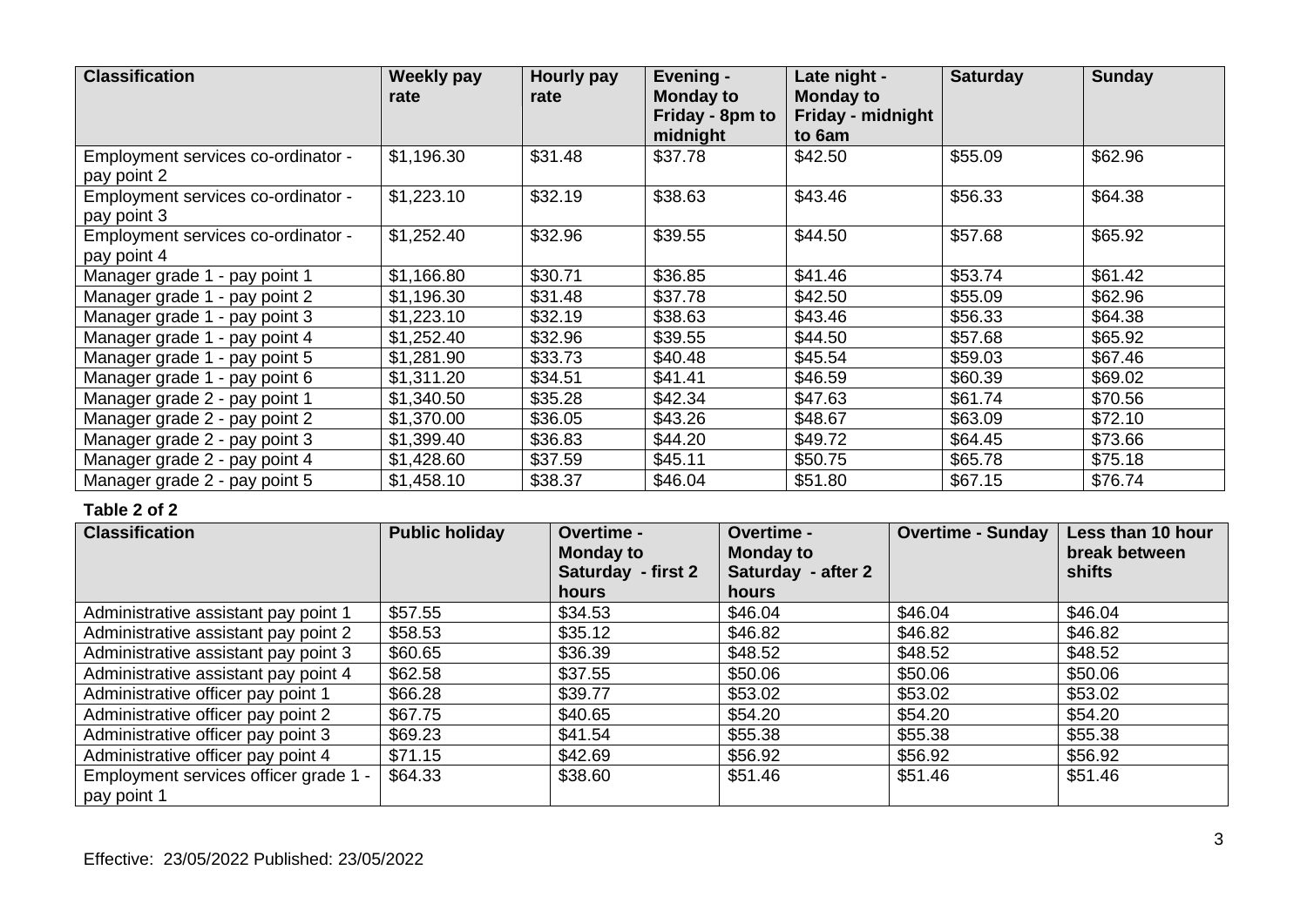| <b>Classification</b>                                | <b>Public holiday</b> | Overtime -<br><b>Monday to</b><br>Saturday - first 2<br>hours | Overtime -<br><b>Monday to</b><br>Saturday - after 2<br>hours | <b>Overtime - Sunday</b> | Less than 10 hour<br>break between<br>shifts |
|------------------------------------------------------|-----------------------|---------------------------------------------------------------|---------------------------------------------------------------|--------------------------|----------------------------------------------|
| Employment services officer grade 1 -<br>pay point 2 | \$66.28               | \$39.77                                                       | \$53.02                                                       | \$53.02                  | \$53.02                                      |
| Employment services officer grade 1 -<br>pay point 3 | \$67.75               | \$40.65                                                       | \$54.20                                                       | \$54.20                  | \$54.20                                      |
| Employment services officer grade 2 -<br>pay point 1 | \$69.23               | \$41.54                                                       | \$55.38                                                       | \$55.38                  | \$55.38                                      |
| Employment services officer grade 2 -<br>pay point 2 | \$71.15               | \$42.69                                                       | \$56.92                                                       | \$56.92                  | \$56.92                                      |
| Employment services officer grade 2 -<br>pay point 3 | \$73.08               | \$43.85                                                       | \$58.46                                                       | \$58.46                  | \$58.46                                      |
| Employment services officer grade 2 -<br>pay point 4 | \$75.00               | \$45.00                                                       | \$60.00                                                       | \$60.00                  | \$60.00                                      |
| Employment services officer grade 2 -<br>pay point 5 | \$76.78               | \$46.07                                                       | \$61.42                                                       | \$61.42                  | \$61.42                                      |
| Employment services co-ordinator -<br>pay point 1    | \$76.78               | \$46.07                                                       | \$61.42                                                       | \$61.42                  | \$61.42                                      |
| Employment services co-ordinator -<br>pay point 2    | \$78.70               | \$47.22                                                       | \$62.96                                                       | \$62.96                  | \$62.96                                      |
| Employment services co-ordinator -<br>pay point 3    | \$80.48               | \$48.29                                                       | \$64.38                                                       | \$64.38                  | \$64.38                                      |
| Employment services co-ordinator -<br>pay point 4    | \$82.40               | \$49.44                                                       | \$65.92                                                       | \$65.92                  | \$65.92                                      |
| Manager grade 1 - pay point 1                        | \$76.78               | \$46.07                                                       | \$61.42                                                       | \$61.42                  | \$61.42                                      |
| Manager grade 1 - pay point 2                        | \$78.70               | \$47.22                                                       | \$62.96                                                       | \$62.96                  | \$62.96                                      |
| Manager grade 1 - pay point 3                        | \$80.48               | \$48.29                                                       | \$64.38                                                       | \$64.38                  | \$64.38                                      |
| Manager grade 1 - pay point 4                        | \$82.40               | \$49.44                                                       | \$65.92                                                       | \$65.92                  | \$65.92                                      |
| Manager grade 1 - pay point 5                        | \$84.33               | \$50.60                                                       | \$67.46                                                       | \$67.46                  | \$67.46                                      |
| Manager grade 1 - pay point 6                        | \$86.28               | \$51.77                                                       | \$69.02                                                       | \$69.02                  | \$69.02                                      |
| Manager grade 2 - pay point 1                        | \$88.20               | \$52.92                                                       | \$70.56                                                       | \$70.56                  | \$70.56                                      |
| Manager grade 2 - pay point 2                        | \$90.13               | \$54.08                                                       | \$72.10                                                       | \$72.10                  | \$72.10                                      |
| Manager grade 2 - pay point 3                        | \$92.08               | \$55.25                                                       | \$73.66                                                       | \$73.66                  | \$73.66                                      |
| Manager grade 2 - pay point 4                        | \$93.98               | \$56.39                                                       | \$75.18                                                       | \$75.18                  | \$75.18                                      |
| Manager grade 2 - pay point 5                        | $\overline{$}95.93$   | \$57.56                                                       | \$76.74                                                       | \$76.74                  | \$76.74                                      |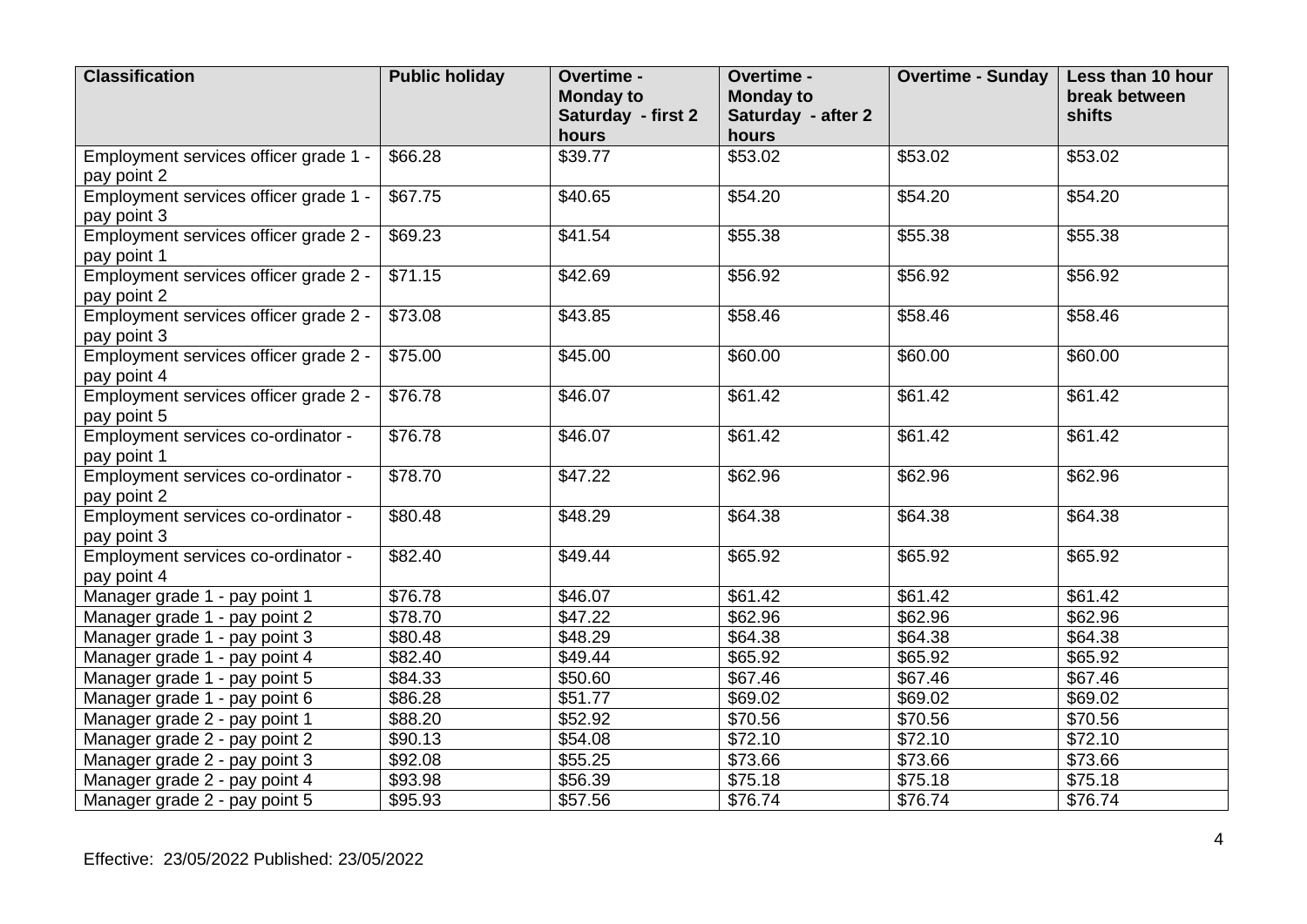## **Casual**

#### **Table 1 of 2**

| <b>Classification</b>                 | Hourly pay rate     | Evening -        | Late night -      | <b>Saturday</b> | <b>Sunday</b> | <b>Public holiday</b> |
|---------------------------------------|---------------------|------------------|-------------------|-----------------|---------------|-----------------------|
|                                       |                     | <b>Monday to</b> | <b>Monday to</b>  |                 |               |                       |
|                                       |                     | Friday - 8pm to  | Friday - midnight |                 |               |                       |
|                                       |                     | midnight         | to 6am            |                 |               |                       |
| Administrative assistant pay point 1  | \$28.78             | \$33.38          | \$36.83           | \$46.04         | \$51.80       | \$71.94               |
| Administrative assistant pay point 2  | \$29.26             | \$33.94          | \$37.46           | \$46.82         | \$52.67       | \$73.16               |
| Administrative assistant pay point 3  | \$30.33             | \$35.18          | \$38.82           | \$48.52         | \$54.59       | \$75.81               |
| Administrative assistant pay point 4  | \$31.29             | \$36.29          | \$40.05           | \$50.06         | \$56.32       | \$78.22               |
| Administrative officer pay point 1    | \$33.14             | \$38.44          | \$42.42           | \$53.02         | \$59.65       | \$82.84               |
| Administrative officer pay point 2    | \$33.88             | \$39.30          | \$43.36           | \$54.20         | \$60.98       | \$84.69               |
| Administrative officer pay point 3    | \$34.61             | \$40.15          | \$44.30           | \$55.38         | \$62.30       | \$86.53               |
| Administrative officer pay point 4    | \$35.58             | \$41.27          | \$45.54           | \$56.92         | \$64.04       | \$88.94               |
| Employment services officer grade 1 - | \$32.16             | \$37.31          | \$41.17           | \$51.46         | \$57.89       | \$80.41               |
| pay point 1                           |                     |                  |                   |                 |               |                       |
| Employment services officer grade 1 - | \$33.14             | \$38.44          | \$42.42           | \$53.02         | \$59.65       | \$82.84               |
| pay point 2                           |                     |                  |                   |                 |               |                       |
| Employment services officer grade 1 - | \$33.88             | \$39.30          | \$43.36           | \$54.20         | \$60.98       | \$84.69               |
| pay point 3                           |                     |                  |                   |                 |               |                       |
| Employment services officer grade 2 - | \$34.61             | \$40.15          | \$44.30           | \$55.38         | \$62.30       | \$86.53               |
| pay point 1                           |                     |                  |                   |                 |               |                       |
| Employment services officer grade 2 - | \$35.58             | \$41.27          | \$45.54           | \$56.92         | \$64.04       | \$88.94               |
| pay point 2                           |                     |                  |                   |                 |               |                       |
| Employment services officer grade 2 - | \$36.54             | \$42.38          | \$46.77           | \$58.46         | \$65.77       | \$91.34               |
| pay point 3                           |                     |                  |                   |                 |               |                       |
| Employment services officer grade 2 - | \$37.50             | \$43.50          | \$48.00           | \$60.00         | \$67.50       | \$93.75               |
| pay point 4                           |                     |                  |                   |                 |               |                       |
| Employment services officer grade 2 - | \$38.39             | \$44.53          | \$49.14           | \$61.42         | \$69.10       | \$95.97               |
| pay point 5                           |                     |                  |                   |                 |               |                       |
| Employment services co-ordinator -    | \$38.39             | \$44.53          | \$49.14           | \$61.42         | \$69.10       | \$95.97               |
| pay point 1                           |                     |                  |                   |                 |               |                       |
| Employment services co-ordinator -    | \$39.35             | \$45.65          | \$50.37           | \$62.96         | \$70.83       | \$98.38               |
| pay point 2                           |                     |                  |                   |                 |               |                       |
| Employment services co-ordinator -    | $\overline{$}40.24$ | \$46.68          | \$51.50           | \$64.38         | \$72.43       | \$100.59              |
| pay point 3                           |                     |                  |                   |                 |               |                       |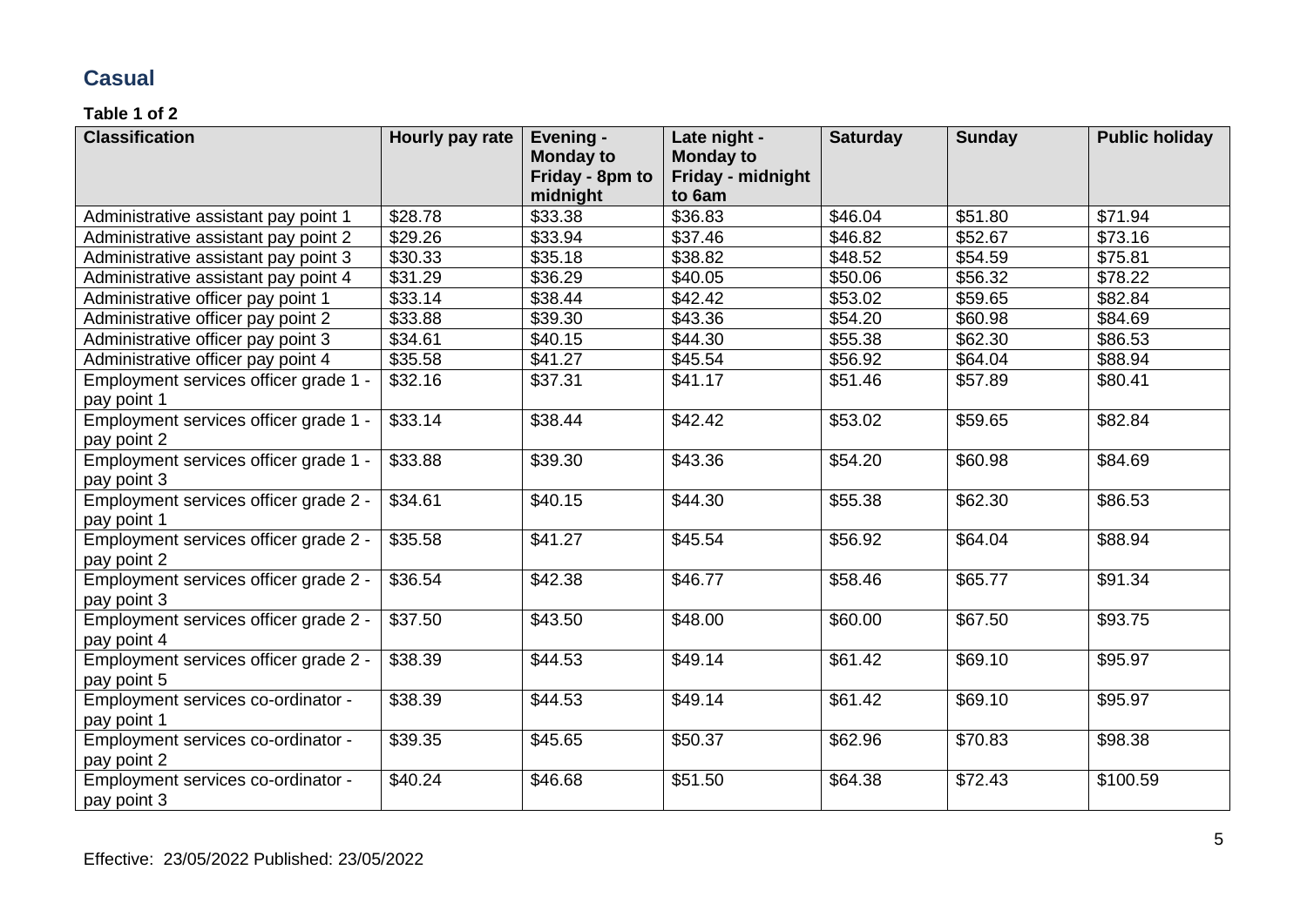| <b>Classification</b>              | Hourly pay rate | Evening -<br><b>Monday to</b><br>Friday - 8pm to<br>midnight | Late night -<br><b>Monday to</b><br>Friday - midnight<br>to 6am | <b>Saturday</b> | <b>Sunday</b> | <b>Public holiday</b> |
|------------------------------------|-----------------|--------------------------------------------------------------|-----------------------------------------------------------------|-----------------|---------------|-----------------------|
| Employment services co-ordinator - | \$41.20         | \$47.79                                                      | \$52.74                                                         | \$65.92         | \$74.16       | \$103.00              |
| pay point 4                        |                 |                                                              |                                                                 |                 |               |                       |
| Manager grade 1 - pay point 1      | \$38.39         | \$44.53                                                      | \$49.14                                                         | \$61.42         | \$69.10       | \$95.97               |
| Manager grade 1 - pay point 2      | \$39.35         | \$45.65                                                      | \$50.37                                                         | \$62.96         | \$70.83       | \$98.38               |
| Manager grade 1 - pay point 3      | \$40.24         | \$46.68                                                      | \$51.50                                                         | \$64.38         | \$72.43       | \$100.59              |
| Manager grade 1 - pay point 4      | \$41.20         | \$47.79                                                      | \$52.74                                                         | \$65.92         | \$74.16       | \$103.00              |
| Manager grade 1 - pay point 5      | \$42.16         | \$48.91                                                      | \$53.97                                                         | \$67.46         | \$75.89       | \$105.41              |
| Manager grade 1 - pay point 6      | \$43.14         | \$50.04                                                      | \$55.22                                                         | \$69.02         | \$77.65       | \$107.84              |
| Manager grade 2 - pay point 1      | \$44.10         | \$51.16                                                      | \$56.45                                                         | \$70.56         | \$79.38       | \$110.25              |
| Manager grade 2 - pay point 2      | \$45.06         | \$52.27                                                      | \$57.68                                                         | \$72.10         | \$81.11       | \$112.66              |
| Manager grade 2 - pay point 3      | \$46.04         | \$53.40                                                      | \$58.93                                                         | \$73.66         | \$82.87       | \$115.09              |
| Manager grade 2 - pay point 4      | \$46.99         | \$54.51                                                      | \$60.14                                                         | \$75.18         | \$84.58       | \$117.47              |
| Manager grade 2 - pay point 5      | \$47.96         | \$55.64                                                      | \$61.39                                                         | \$76.74         | \$86.33       | \$119.91              |

#### **Table 2 of 2**

| <b>Classification</b>                                | <b>Overtime</b><br>outside the<br>spread of hours<br>- Monday to<br>Saturday - first<br>2 hours | <b>Overtime</b><br>outside the<br>spread of hours<br>- Monday to<br>Saturday - after<br>2 hours | <b>Overtime -</b><br>more than 38<br>hours per<br>week or 10<br>hours per day<br>- first 2 hours | <b>Overtime - more</b><br>than 38 hours<br>per week or 10<br>hours per day -<br>after first 2<br>hours | Overtime -<br><b>Sunday</b> | Less than 10<br>hour break<br><b>between</b><br>shifts |
|------------------------------------------------------|-------------------------------------------------------------------------------------------------|-------------------------------------------------------------------------------------------------|--------------------------------------------------------------------------------------------------|--------------------------------------------------------------------------------------------------------|-----------------------------|--------------------------------------------------------|
| Administrative assistant pay point 1                 | \$43.16                                                                                         | \$57.55                                                                                         | \$43.16                                                                                          | \$57.55                                                                                                | \$57.55                     | \$57.55                                                |
| Administrative assistant pay point 2                 | \$43.89                                                                                         | \$58.53                                                                                         | \$43.89                                                                                          | \$58.53                                                                                                | \$58.53                     | \$58.53                                                |
| Administrative assistant pay point 3                 | \$45.49                                                                                         | \$60.65                                                                                         | \$45.49                                                                                          | \$60.65                                                                                                | \$60.65                     | \$60.65                                                |
| Administrative assistant pay point 4                 | \$46.93                                                                                         | \$62.58                                                                                         | \$46.93                                                                                          | \$62.58                                                                                                | \$62.58                     | \$62.58                                                |
| Administrative officer pay point 1                   | \$49.71                                                                                         | \$66.28                                                                                         | \$49.71                                                                                          | \$66.28                                                                                                | \$66.28                     | \$66.28                                                |
| Administrative officer pay point 2                   | \$50.81                                                                                         | \$67.75                                                                                         | \$50.81                                                                                          | \$67.75                                                                                                | \$67.75                     | \$67.75                                                |
| Administrative officer pay point 3                   | \$51.92                                                                                         | \$69.23                                                                                         | \$51.92                                                                                          | \$69.23                                                                                                | \$69.23                     | \$69.23                                                |
| Administrative officer pay point 4                   | \$53.36                                                                                         | \$71.15                                                                                         | \$53.36                                                                                          | \$71.15                                                                                                | \$71.15                     | \$71.15                                                |
| Employment services officer grade 1<br>- pay point 1 | \$48.24                                                                                         | \$64.33                                                                                         | \$48.24                                                                                          | \$64.33                                                                                                | \$64.33                     | \$64.33                                                |
| Employment services officer grade 1<br>- pay point 2 | \$49.71                                                                                         | \$66.28                                                                                         | \$49.71                                                                                          | \$66.28                                                                                                | \$66.28                     | \$66.28                                                |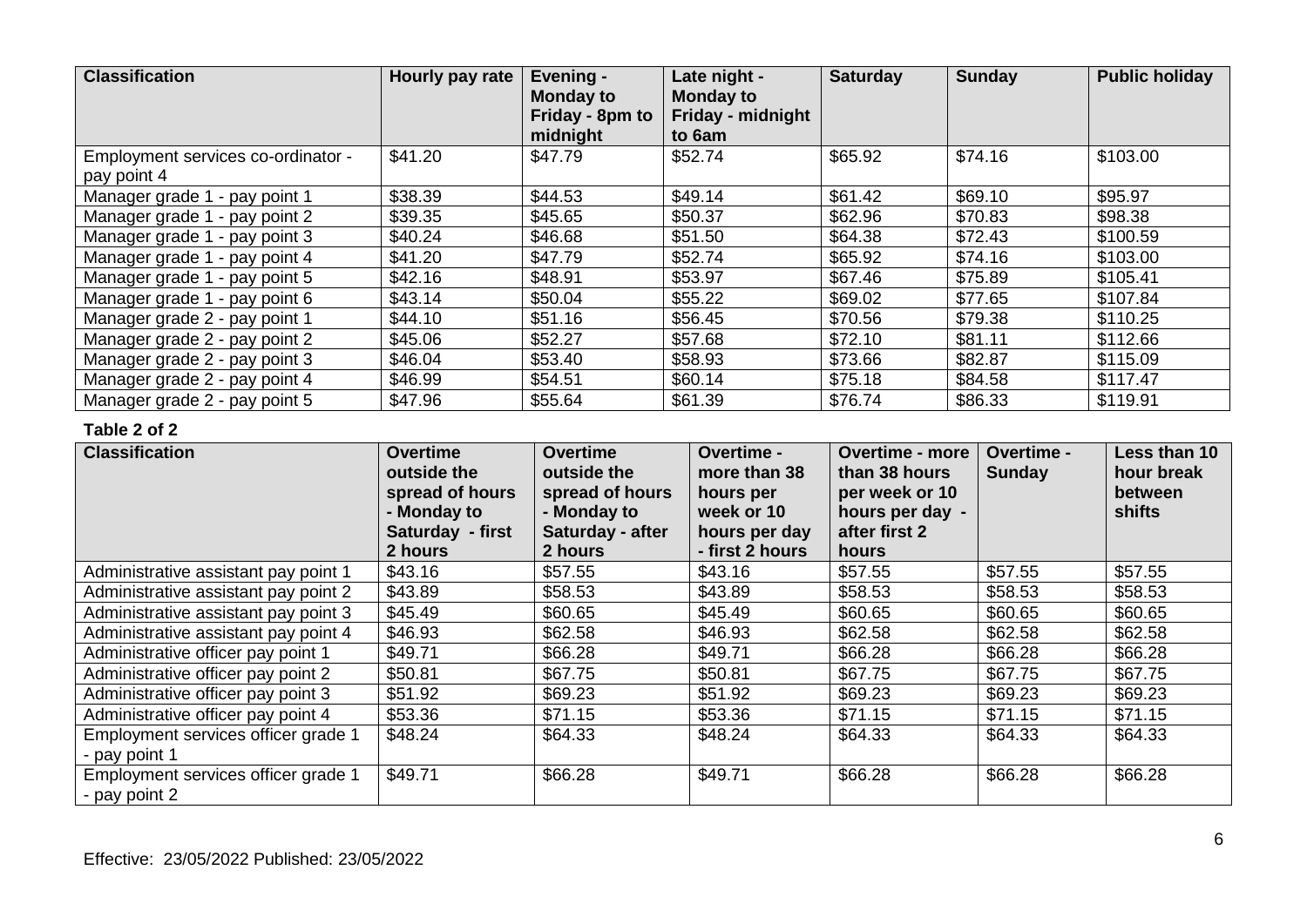| <b>Classification</b>                                | <b>Overtime</b><br>outside the<br>spread of hours<br>- Monday to<br>Saturday - first<br>2 hours | <b>Overtime</b><br>outside the<br>spread of hours<br>- Monday to<br>Saturday - after<br>2 hours | Overtime -<br>more than 38<br>hours per<br>week or 10<br>hours per day<br>- first 2 hours | <b>Overtime - more</b><br>than 38 hours<br>per week or 10<br>hours per day -<br>after first 2<br>hours | Overtime -<br><b>Sunday</b> | Less than 10<br>hour break<br>between<br>shifts |
|------------------------------------------------------|-------------------------------------------------------------------------------------------------|-------------------------------------------------------------------------------------------------|-------------------------------------------------------------------------------------------|--------------------------------------------------------------------------------------------------------|-----------------------------|-------------------------------------------------|
| Employment services officer grade 1                  | \$50.81                                                                                         | \$67.75                                                                                         | \$50.81                                                                                   | \$67.75                                                                                                | \$67.75                     | \$67.75                                         |
| - pay point 3                                        |                                                                                                 |                                                                                                 |                                                                                           |                                                                                                        |                             |                                                 |
| Employment services officer grade 2<br>- pay point 1 | \$51.92                                                                                         | \$69.23                                                                                         | \$51.92                                                                                   | \$69.23                                                                                                | \$69.23                     | \$69.23                                         |
| Employment services officer grade 2                  | \$53.36                                                                                         | \$71.15                                                                                         | \$53.36                                                                                   | \$71.15                                                                                                | \$71.15                     | \$71.15                                         |
| - pay point 2                                        |                                                                                                 |                                                                                                 |                                                                                           |                                                                                                        |                             |                                                 |
| Employment services officer grade 2<br>- pay point 3 | \$54.81                                                                                         | \$73.08                                                                                         | \$54.81                                                                                   | \$73.08                                                                                                | \$73.08                     | \$73.08                                         |
| Employment services officer grade 2<br>- pay point 4 | \$56.25                                                                                         | \$75.00                                                                                         | \$56.25                                                                                   | \$75.00                                                                                                | \$75.00                     | \$75.00                                         |
| Employment services officer grade 2<br>- pay point 5 | \$57.58                                                                                         | \$76.78                                                                                         | \$57.58                                                                                   | \$76.78                                                                                                | \$76.78                     | \$76.78                                         |
| Employment services co-ordinator -<br>pay point 1    | \$57.58                                                                                         | \$76.78                                                                                         | \$57.58                                                                                   | \$76.78                                                                                                | \$76.78                     | \$76.78                                         |
| Employment services co-ordinator -<br>pay point 2    | \$59.03                                                                                         | \$78.70                                                                                         | \$59.03                                                                                   | \$78.70                                                                                                | \$78.70                     | \$78.70                                         |
| Employment services co-ordinator -<br>pay point 3    | \$60.36                                                                                         | \$80.48                                                                                         | \$60.36                                                                                   | \$80.48                                                                                                | \$80.48                     | \$80.48                                         |
| Employment services co-ordinator -<br>pay point 4    | \$61.80                                                                                         | \$82.40                                                                                         | \$61.80                                                                                   | \$82.40                                                                                                | \$82.40                     | \$82.40                                         |
| Manager grade 1 - pay point 1                        | \$57.58                                                                                         | \$76.78                                                                                         | \$57.58                                                                                   | \$76.78                                                                                                | \$76.78                     | \$76.78                                         |
| Manager grade 1 - pay point 2                        | \$59.03                                                                                         | \$78.70                                                                                         | \$59.03                                                                                   | \$78.70                                                                                                | \$78.70                     | \$78.70                                         |
| Manager grade 1 - pay point 3                        | \$60.36                                                                                         | \$80.48                                                                                         | \$60.36                                                                                   | \$80.48                                                                                                | \$80.48                     | \$80.48                                         |
| Manager grade 1 - pay point 4                        | \$61.80                                                                                         | \$82.40                                                                                         | \$61.80                                                                                   | \$82.40                                                                                                | \$82.40                     | \$82.40                                         |
| Manager grade 1 - pay point 5                        | \$63.24                                                                                         | \$84.33                                                                                         | \$63.24                                                                                   | \$84.33                                                                                                | \$84.33                     | \$84.33                                         |
| Manager grade 1 - pay point 6                        | \$64.71                                                                                         | \$86.28                                                                                         | \$64.71                                                                                   | \$86.28                                                                                                | \$86.28                     | \$86.28                                         |
| Manager grade 2 - pay point 1                        | \$66.15                                                                                         | \$88.20                                                                                         | \$66.15                                                                                   | \$88.20                                                                                                | \$88.20                     | \$88.20                                         |
| Manager grade 2 - pay point 2                        | \$67.59                                                                                         | \$90.13                                                                                         | \$67.59                                                                                   | \$90.13                                                                                                | \$90.13                     | \$90.13                                         |
| Manager grade 2 - pay point 3                        | \$69.06                                                                                         | \$92.08                                                                                         | \$69.06                                                                                   | \$92.08                                                                                                | \$92.08                     | \$92.08                                         |
| Manager grade 2 - pay point 4                        | \$70.48                                                                                         | \$93.98                                                                                         | $\overline{$}70.48$                                                                       | \$93.98                                                                                                | \$93.98                     | \$93.98                                         |
| Manager grade 2 - pay point 5                        | \$71.94                                                                                         | \$95.93                                                                                         | \$71.94                                                                                   | \$95.93                                                                                                | \$95.93                     | \$95.93                                         |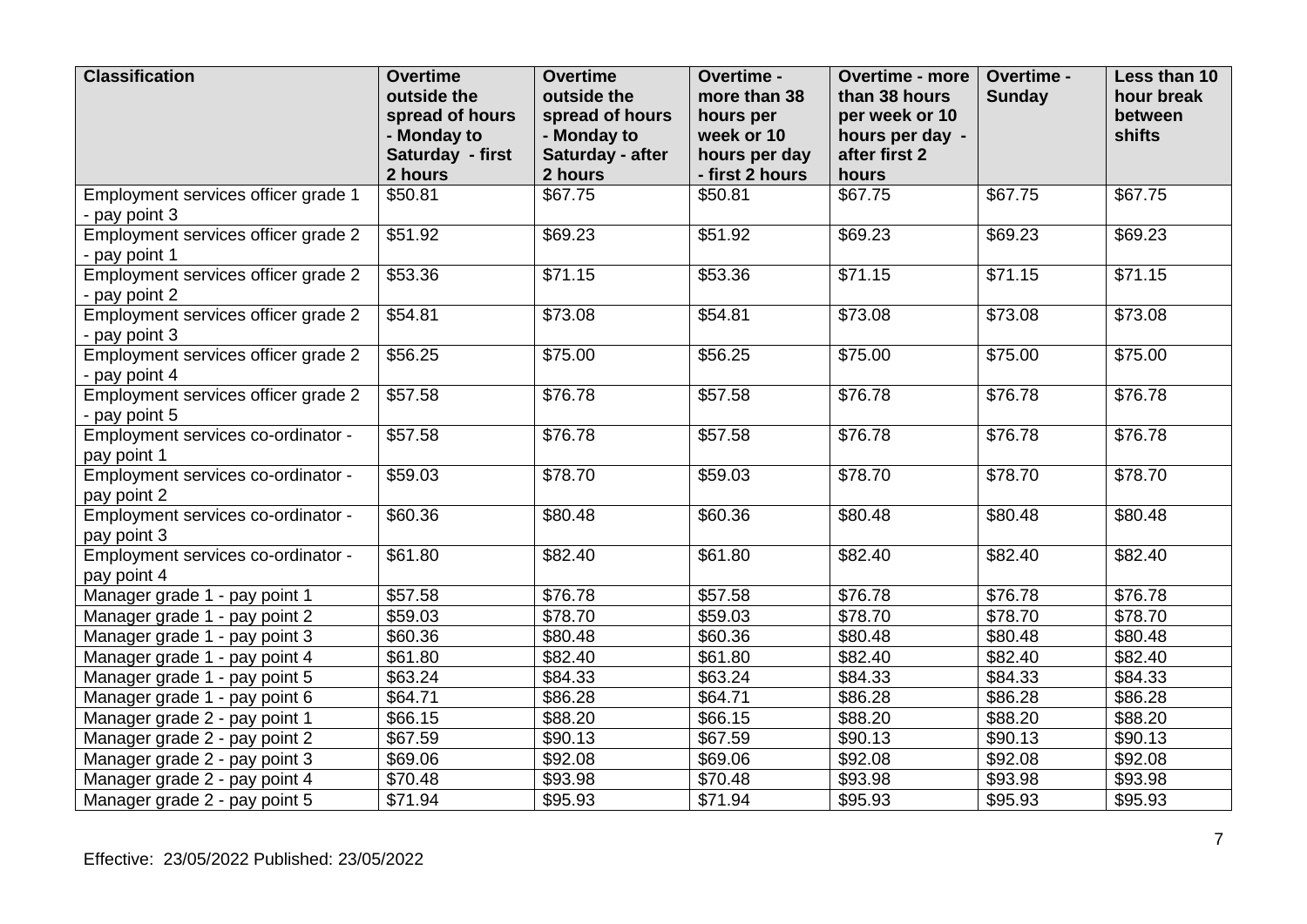# **Sessional**

| <b>Classification</b>                                                                                         | <b>Hourly</b><br>pay<br>rate | Evening -<br><b>Monday to</b><br>Friday - 8pm to $\vert$<br>midnight | Late night -<br><b>Monday to</b><br>Friday -<br>midnight to 6am | <b>Saturday</b> | <b>Sunday</b> | <b>Public</b><br>holiday | Less than 10<br>hour break<br>between<br>shifts |
|---------------------------------------------------------------------------------------------------------------|------------------------------|----------------------------------------------------------------------|-----------------------------------------------------------------|-----------------|---------------|--------------------------|-------------------------------------------------|
| Sessional employee - incorporating<br>loading for preparation and associated<br>non-teaching / training tasks | \$45.16                      | \$52.39                                                              | \$57.80                                                         | \$72.25         | \$81.29       | \$99.35                  | \$81.29                                         |
| Sessional employee - no loading                                                                               | \$33.88                      | \$39.30                                                              | \$43.36                                                         | \$54.20         | \$60.98       | \$74.53                  | \$60.98                                         |